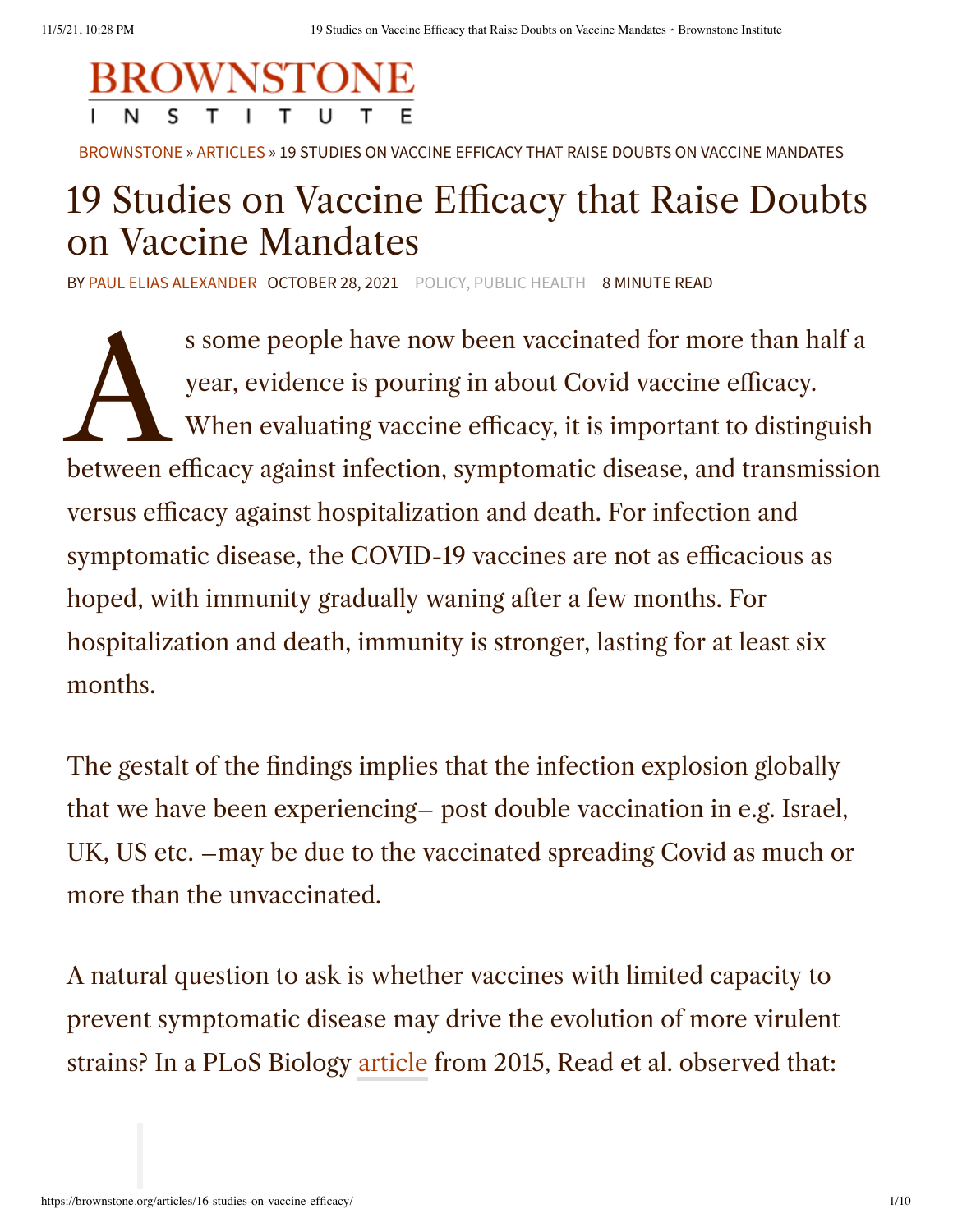"Conventional wisdom is that natural selection will remove highly lethal pathogens if host death greatly reduces transmission. Vaccines that keep hosts alive but still allow transmission could thus allow very virulent strains to circulate in a population."

Hence, rather than the unvaccinated putting the vaccinated at risk, it could theoretically be the vaccinated that are putting the unvaccinated at risk, but we have not yet seen any evidence for that.

Here I summarize 16 studies and reports that shed light on vaccine induced immunity against Covid. They highlight the problems with vaccine mandates that are currently threatening the jobs of millions of people. They also raise doubts about the arguments for vaccinating children.

1) [Gazit et al](https://www.medrxiv.org/content/10.1101/2021.08.24.21262415v1.full). out of Israel showed that "SARS-CoV-2-naïve vaccinees had a 13-fold (95% CI, 8-21) increased risk for breakthrough infection with the Delta variant compared to those previously infected." When adjusting for the time of disease/vaccine, there was a 27-fold increased risk (95% CI, 13- 57).

2) Ignoring the risk of infection, given that someone was infected, Acharya et al. found "no [significant difference](https://www.medrxiv.org/content/10.1101/2021.09.28.21264262v2) in cycle threshold values between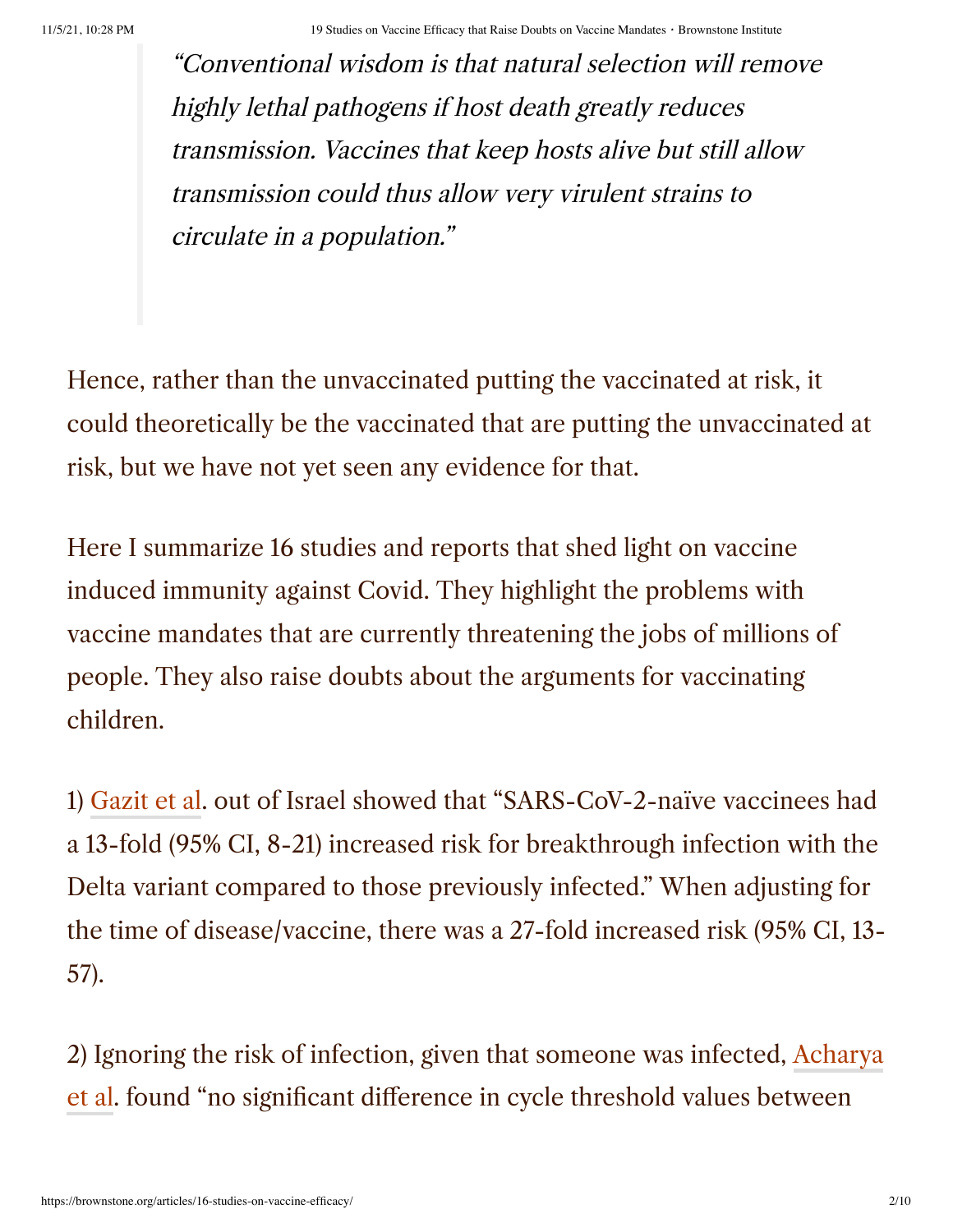vaccinated and unvaccinated, asymptomatic and symptomatic groups infected with SARS-CoV-2 Delta."

3) [Riemersma et al.](https://www.medrxiv.org/content/10.1101/2021.07.31.21261387v1) found "no difference in viral loads when comparing unvaccinated individuals to those who have vaccine "breakthrough" infections. Furthermore, individuals with vaccine breakthrough infections frequently test positive with viral loads consistent with the ability to shed infectious viruses." Results indicate that "if vaccinated individuals become infected with the delta variant, they may be sources of SARS-CoV-2 transmission to others." They reported "low Ct values (<25) in 212 of 310 fully vaccinated (68%) and 246 of 389 (63%) unvaccinated individuals. Testing a subset of these low-Ct samples revealed infectious SARS-CoV-2 in 15 of 17 specimens (88%) from unvaccinated individuals and 37 of 39 (95%) from vaccinated people."

4) In a study from Qatar, [Chemaitelly](https://www.medrxiv.org/content/10.1101/2021.08.25.21262584v1.full.pdf) et al. reported vaccine efficacy (Pfizer) against severe and fatal disease, with efficacy in the 85-95% range at least until 24 weeks after the second dose. As a contrast, the efficacy against infection waned down to around 30% at 15-19 weeks after the second dose.

5) From Wisconsin, [Riemersma et al.](https://www.medrxiv.org/content/10.1101/2021.07.31.21261387v2) reported that vaccinated individuals who get infected with the Delta variant can transmit SARS-CoV-2 to others. They found an elevated viral load in the unvaccinated and vaccinated symptomatic persons (68% and 69% respectively, 158/232 and 156/225). Moreover, in the asymptomatic persons, they uncovered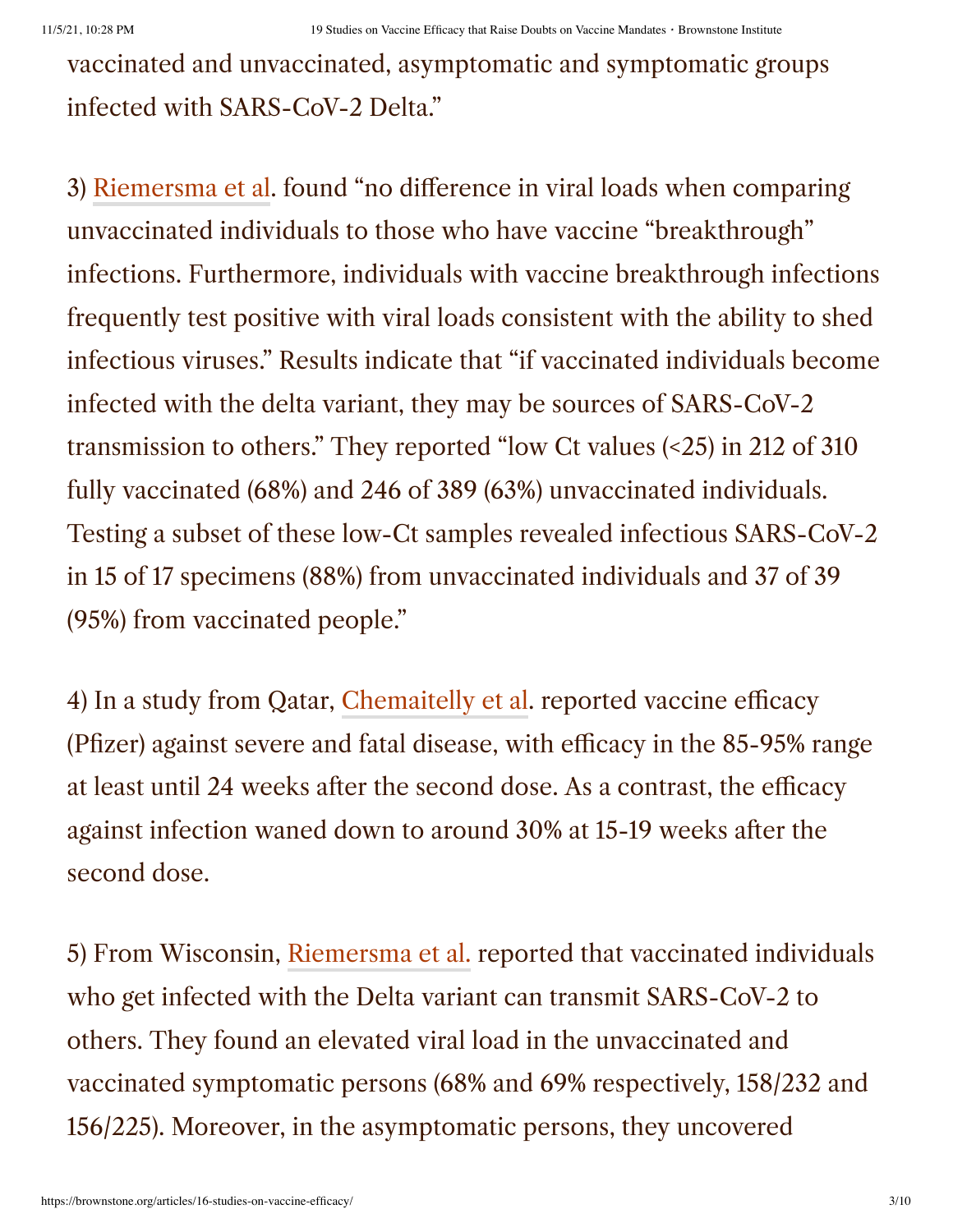elevated viral loads (29% and 82% respectively) in the unvaccinated and the vaccinated respectively. This suggests that the vaccinated can be infected, harbor, cultivate, and transmit the virus readily and unknowingly.

6) [Subramanian](https://link.springer.com/article/10.1007/s10654-021-00808-7) reported that "at the country-level, there appears to be no discernable relationship between percentage of population fully vaccinated and new COVID-19 cases." When comparing 2947 counties in the United States, there were slightly less cases in more vaccinated locations. In other words, there is no clear discernable relationship .

7) [Chau](https://papers.ssrn.com/sol3/papers.cfm?abstract_id=3897733) et al. looked at transmission of SARS-CoV-2 Delta variant among vaccinated healthcare workers in Vietnams. Of 69 healthcare workers that tested positive for SARS-CoV-2, 62 participated in the clinical study, all of whom recovered. For 23 of them, complete-genome sequences were obtained, and all belonged to the Delta variant. "Viral loads of breakthrough Delta variant infection cases were 251 times higher than those of cases infected with old strains detected between March-April 2020".

8) In Barnstable, Massachusetts, [Brown](https://pubmed.ncbi.nlm.nih.gov/34351882/) et al found that among 469 cases of COVID-19, 74% were fully vaccinated, and that "the vaccinated had on average more virus in their nose than the unvaccinated who were infected."

9) Reporting on a [nosocomial hospital outbreak](https://www.eurosurveillance.org/content/10.2807/1560-7917.ES.2021.26.30.2100636) in Finland, Hetemäli et al. observed that "both symptomatic and asymptomatic infections were found among vaccinated health care workers, and secondary transmission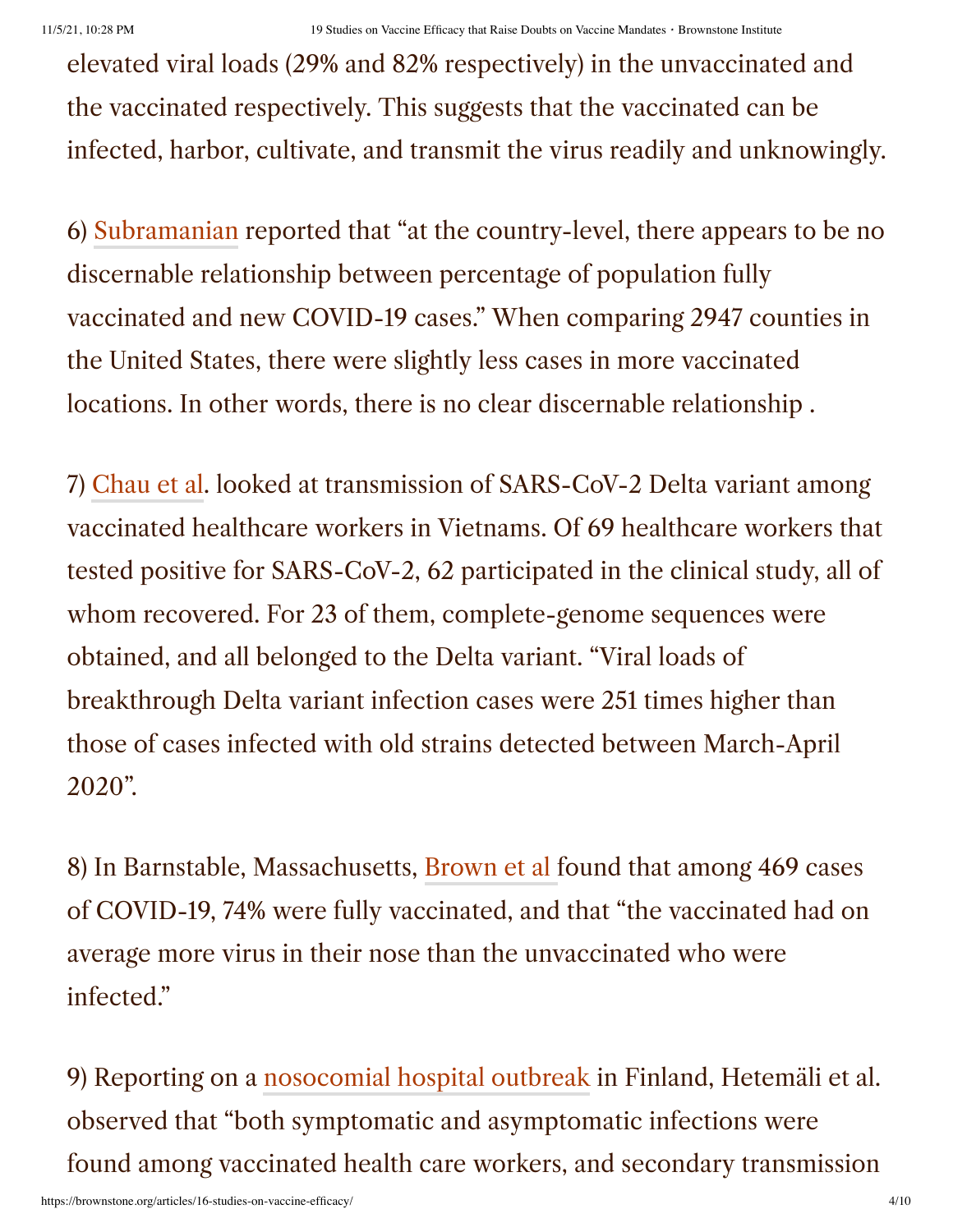occurred from those with symptomatic infections despite use of personal protective equipment."

10) In a [hospital outbreak](https://www.eurosurveillance.org/content/10.2807/1560-7917.ES.2021.26.39.2100822#html_fulltext) investigation in Israel, Shitrit et al. observed "high transmissibility of the SARS-CoV-2 Delta variant among twice vaccinated and masked individuals." They added that "this suggests some waning of immunity, albeit still providing protection for individuals without comorbidities."

11) In the UK COVID-19 vaccine [Surveillance](https://assets.publishing.service.gov.uk/government/uploads/system/uploads/attachment_data/file/1027511/Vaccine-surveillance-report-week-42.pdf) Report for week #42, it was noted that there is "waning of the N antibody response over time" and "that N antibody levels appear to be lower in individuals who acquire infection following 2 doses of vaccination." The same report (Table 2, page 13), shows the in the older age groups above 30, the double vaccinated persons have greater infection risk than the unvaccinated, presumably because the latter group include more people with stronger natural immunity from prior Covid disease. As a contrast, the vaccinated people had a lower risk of death than the unvaccinated, across all age groups, indicating that vaccines provide more protection against death than against infection.

12) In Israel, [Levin](https://www.nejm.org/doi/full/10.1056/NEJMoa2114583?query=featured_home) et al. "conducted a 6-month longitudinal prospective study involving vaccinated health care workers who were tested monthly for the presence of anti-spike IgG and neutralizing antibodies". They found that "six months after receipt of the second dose of the BNT162b2 vaccine, humoral response was substantially decreased, especially among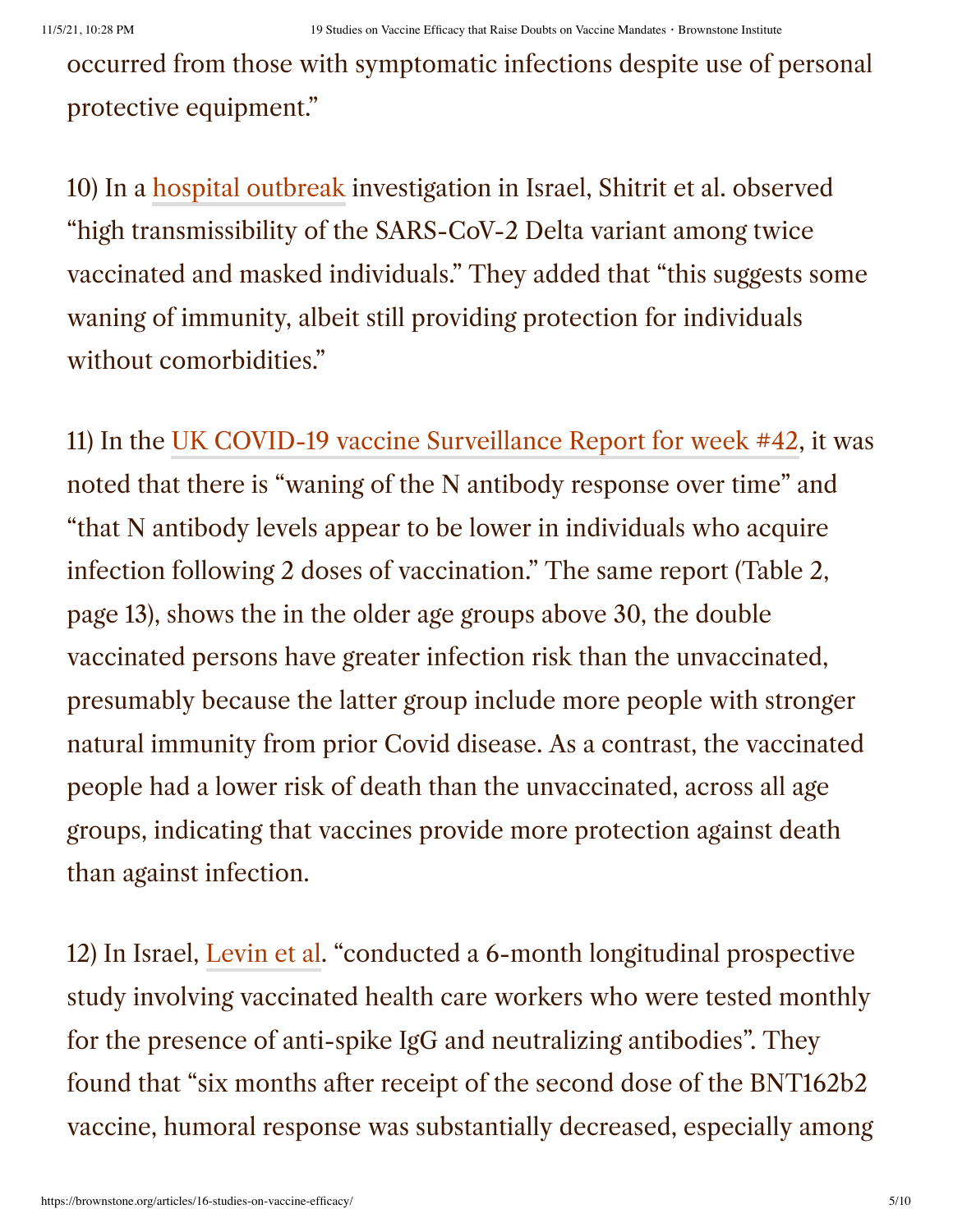men, among persons 65 years of age or older, and among persons with immunosuppression."

13) In a study from New York State, [Rosenberg](https://www.cdc.gov/mmwr/volumes/70/wr/mm7037a7.htm) et al. reported that "During May 3–July 25, 2021, the overall age-adjusted vaccine effectiveness against hospitalization in New York was relatively stable 89.5%–95.1%). The overall age-adjusted vaccine effectiveness against infection for all New York adults declined from 91.8% to 75.0%."

14) [Suthar](https://www.biorxiv.org/content/10.1101/2021.09.30.462488v1) et al. noted that "Our data demonstrate a substantial waning of antibody responses and T cell immunity to SARS-CoV-2 and its variants, at 6 months following the second immunization with the BNT162b2 vaccine."

15) In a study from Umeå University in Sweden, [Nordström](https://papers.ssrn.com/sol3/cf_dev/AbsByAuth.cfm?per_id=4803646) et al. observed that "vaccine effectiveness of BNT162b2 against infection waned progressively from 92% (95% CI, 92-93, P<0·001) at day 15-30 to 47% (95% CI,  $39-55$ ,  $P<0.001$ ) at day 121-180, and from day 211 and onwards no effectiveness could be detected (23%; 95% CI, -2-41, P=0·07)."

16) [Yahi et al.](https://www.journalofinfection.com/article/S0163-4453(21)00392-3/fulltext) have reported that "in the case of the Delta variant, neutralizing antibodies have a decreased affinity for the spike protein, whereas facilitating antibodies display a strikingly increased affinity. Thus, antibody dependent enhancement may be a concern for people receiving vaccines based on the original Wuhan strain spike sequence."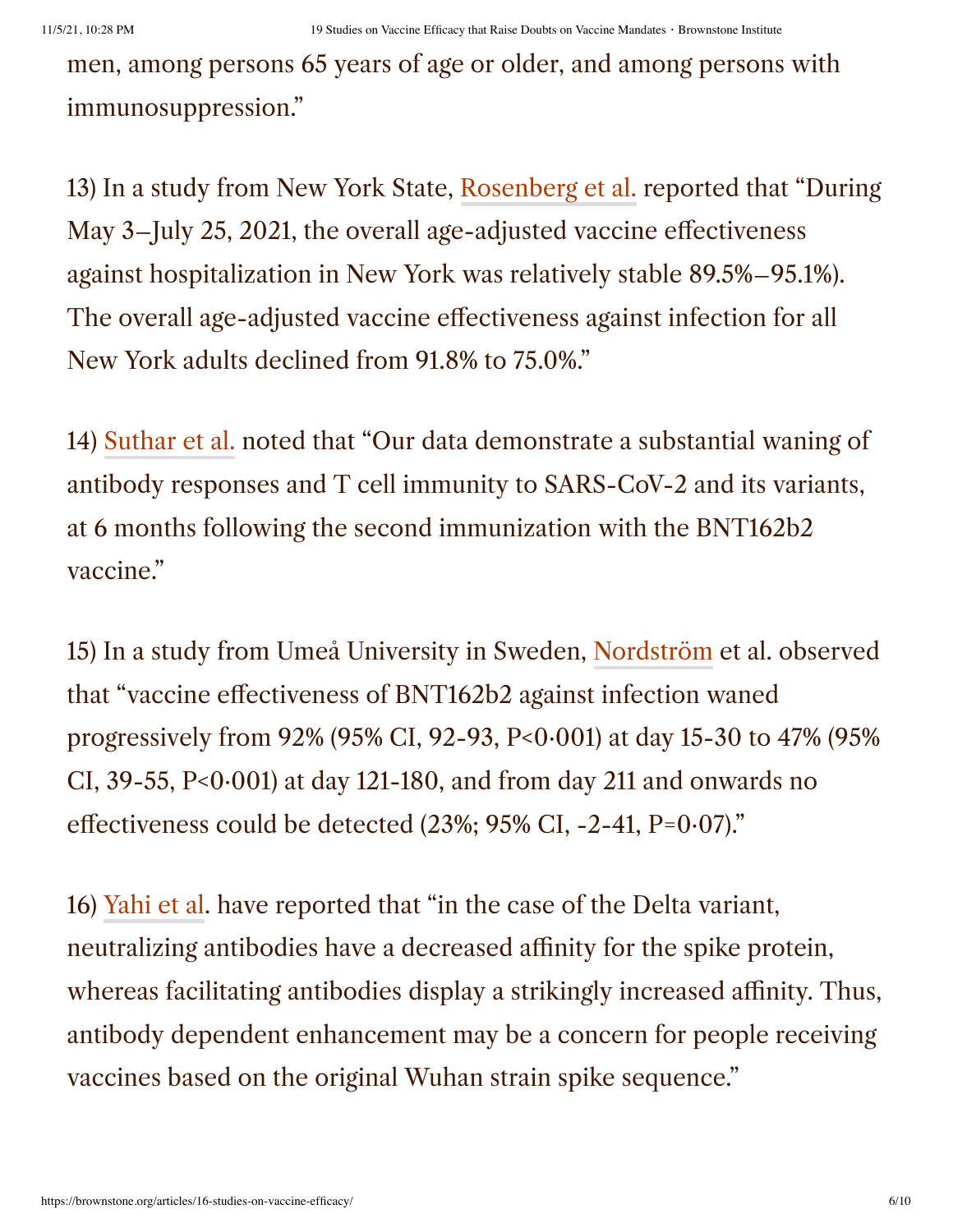17) [Goldberg](https://www.nejm.org/doi/full/10.1056/NEJMoa2114228) et al. (BNT162b2 Vaccine in Israel) reported that "immunity against the delta variant of SARS-CoV-2 waned in all age groups a few months after receipt of the second dose of vaccine."

18) [Singanayagam et al.](https://www.thelancet.com/journals/laninf/article/PIIS1473-3099(21)00648-4/fulltext) examined the transmission and viral load kinetics in vaccinated and unvaccinated individuals with mild delta variant infection in the community. They found that (in 602 community contacts (identified via the UK contract-tracing system) of 471 UK COVID-19 index cases were recruited to the Assessment of Transmission and Contagiousness of COVID-19 in Contacts cohort study and contributed 8145 upper respiratory tract samples from daily sampling for up to 20 days) "vaccination reduces the risk of delta variant infection and accelerates viral clearance. Nonetheless, fully vaccinated individuals with breakthrough infections have peak viral load similar to unvaccinated cases and can efficiently transmit infection in household settings, including to fully vaccinated contacts."

19. [Keehner](https://www.nejm.org/doi/full/10.1056/NEJMc2112981) et al. in NEJM, has recently reported on the resurgence of SARS-CoV-2 infection in a highly vaccinated health system workforce. Vaccination with mRNA vaccines began in mid-December 2020; by March, 76% of the workforce had been fully vaccinated, and by July, the percentage had risen to 87%. Infections had decreased dramatically by early February 2021…"coincident with the end of California's mask mandate on June 15 and the rapid dominance of the B.1.617.2 (delta) variant that first emerged in mid-April and accounted for over 95% of UCSDH isolates by the end of July, infections increased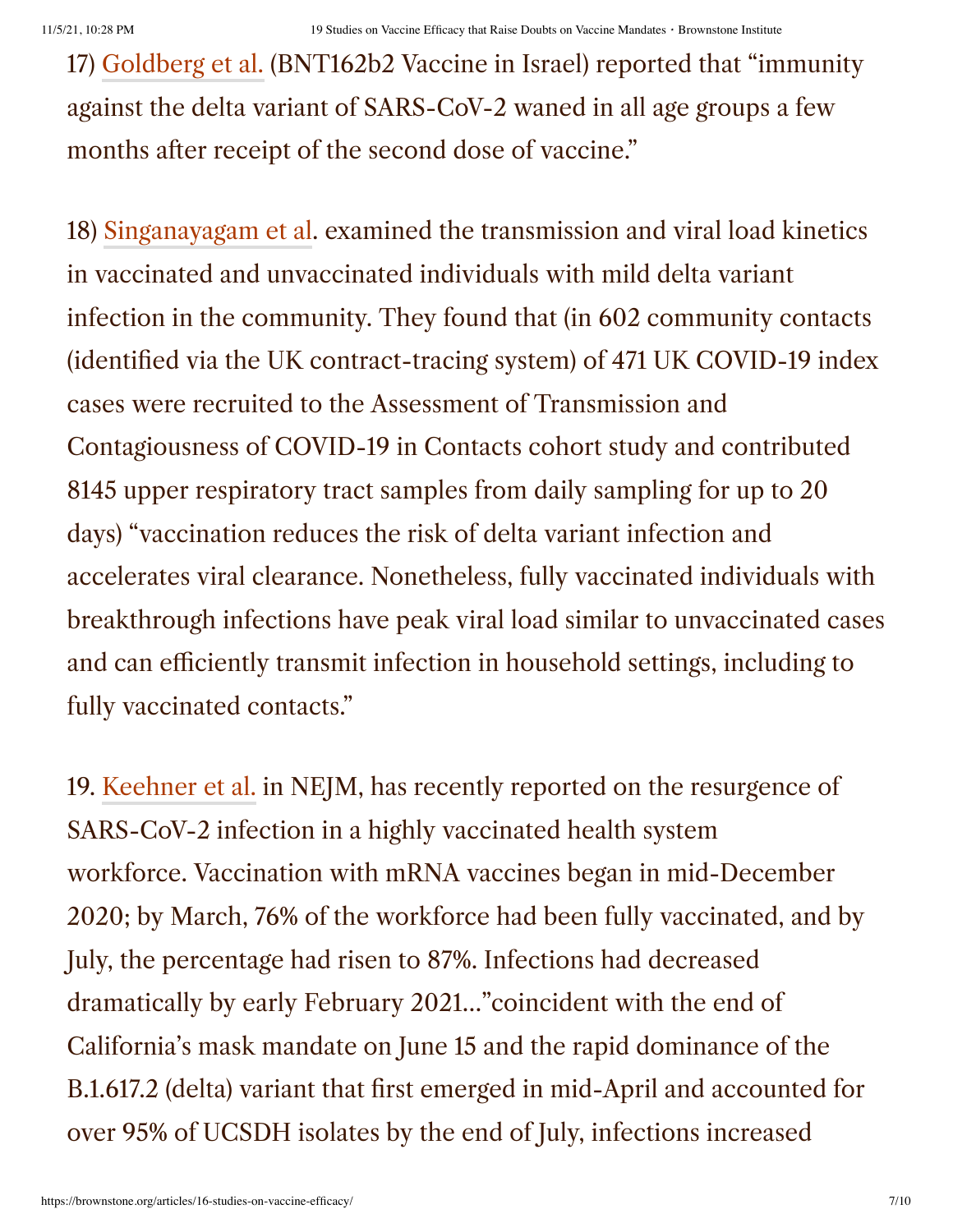rapidly, including cases among fully vaccinated persons…researchers reported that the "dramatic change in vaccine effectiveness from June to July is likely to be due to both the emergence of the delta variant and waning immunity over time."

20. [Juthani et al.](https://www.thelancet.com/journals/laninf/article/PIIS1473-3099(21)00558-2/fulltext) sought to describe the impact of vaccination on admission to hospital in patients with confirmed SARS-CoV-2 infection using real-world data collected by the Yale New Haven Health System. "Patients were considered fully vaccinated if the final dose (either second dose of BNT162b2 or mRNA-1273, or first dose of Ad.26.COV2.S) was administered at least 14 days before symptom onset or a positive PCR test for SARS-CoV-2. In total, we identified 969 patients who were admitted to a Yale New Haven Health System hospital with a confirmed positive PCR test for SARS-CoV-2"…Researchers reported "a higher number of patients with severe or critical illness in those who received the BNT162b2 vaccine than in those who received mRNA-1273 or Ad.26.COV2.S…"

These finding are not unknown to public health authorities. In fact, CDC Director Rochelle Walensky have said that the [Covid vaccines](https://nationalfile.com/cdc-director-rochelle-walensky-admitted-covid-19-vaccines-cannot-prevent-transmission/) are working "exceptionally well" against severe illness and death, but "what they can't do anymore is prevent transmission."

What these studies show, are that vaccines are important to reduce severe disease and death, but unable to prevent the disease from spreading and eventually infect most of us. That is, while the vaccines provide individual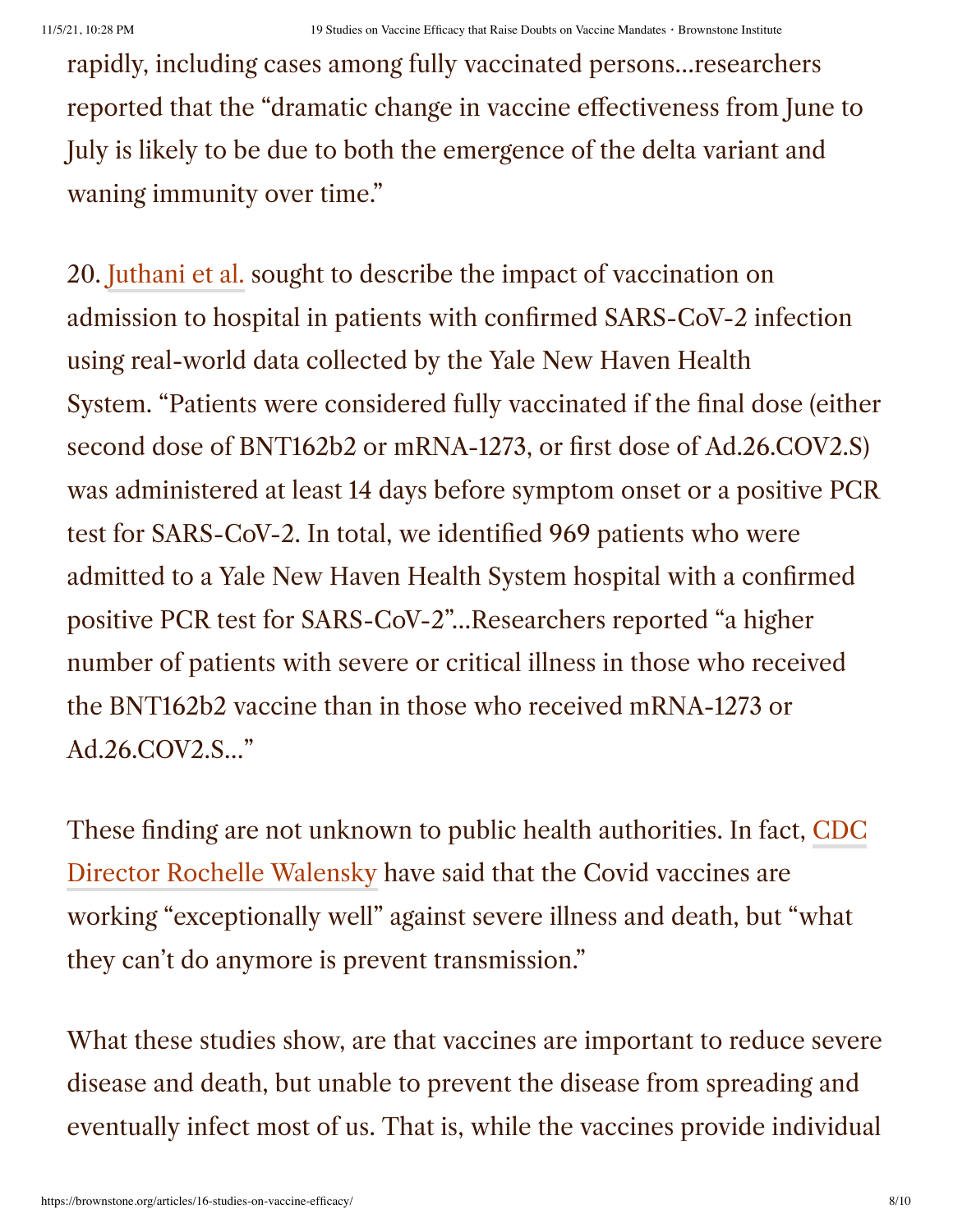benefits to the vaccinee, and especially to older high-risk people, the public benefit of universal vaccination is in grave doubt. As such, Covid vaccines should not be expected to contribute to eliminating the communal spread of the virus or the reaching of herd immunity. This unravels the rationale for vaccine mandates and passports.

## Author



## [Paul Elias Alexander](https://brownstone.org/author/paul-elias-alexander/)

Dr Alexander holds a PhD. He has experience in epidemiology and in the teaching clinical epidemiology, evidence-based medicine, and research methodology. Dr Alexander is a former Assistant Professor at McMaster University in evidence-based medicine and research methods; former COVID Pandemic evidence-synthesis consultant advisor to WHO-PAHO Washington, DC (2020) and former senior advisor to COVID Pandemic policy in Health and Human Services (HHS) Washington, DC (A Secretary), US government; worked/appointed in 2008 at WHO as a regional specialist/epidemiologist in Europe's Regional office Denmark, worked for the government of Canada as an epidemiologist for 12 years, appointed as the Canadian in-field epidemiologist (2002- 2004) as part of an international CIDA funded, Health Canada executed project on TB/HIV co-infection and MDR-TB control